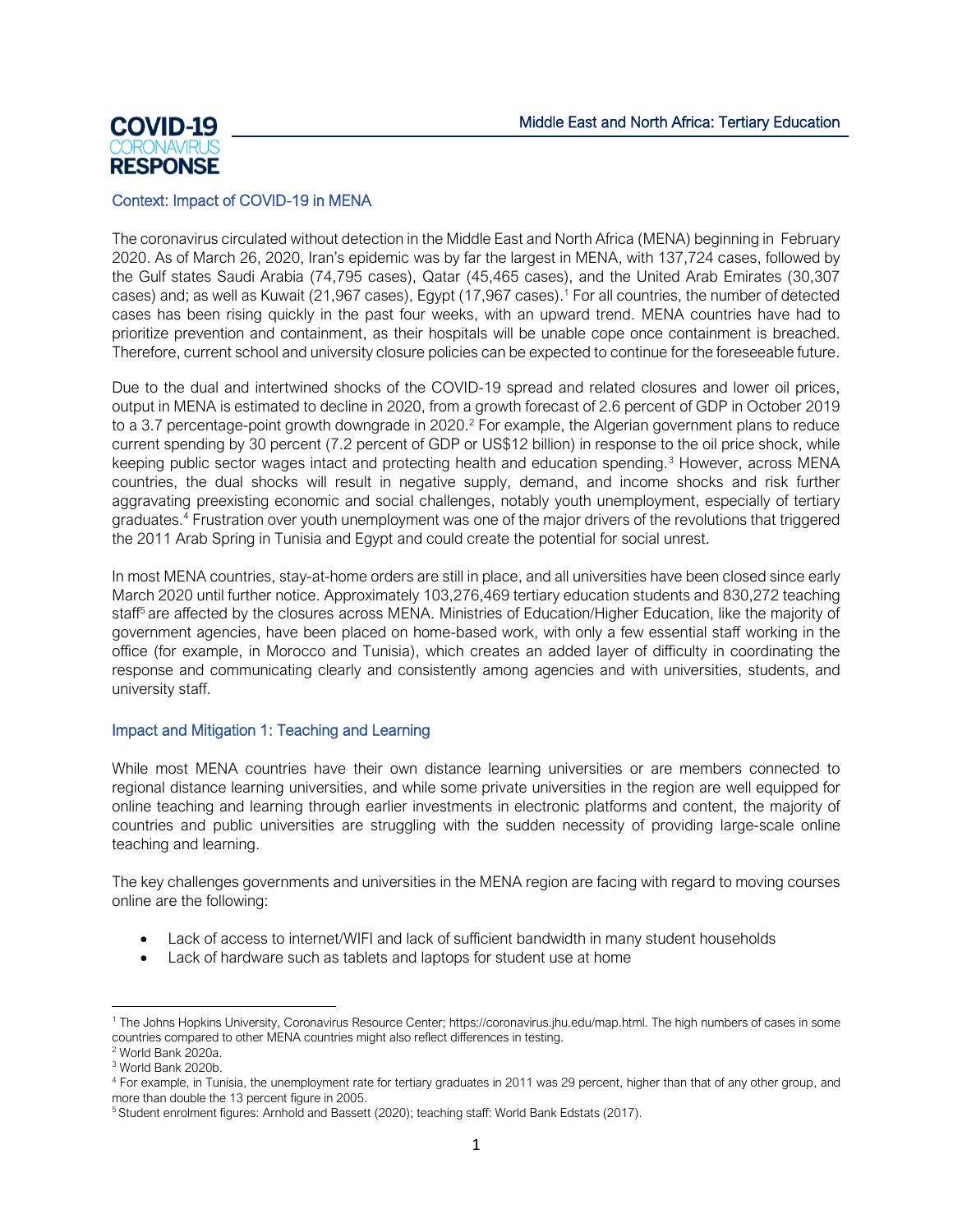- Limited availability of online course content/limited possibility of moving courses online (for example, due to the nature of the subject, such as lab work in medicine or chemistry)
- Lack of online platforms for teaching and learning
- Limited digital and pedagogical skills of instructors for online teaching, student assessment, etc., and no training in these areas
- Limited digital skills of students to access and learn online and/or lack of focus due to online and other distractions
- Limited face-to-face and social interaction with instructors and classmates, which can lead to decreased student motivation and learning, affecting disadvantaged students more.

Despite these substantial challenges, MENA countries have made an enormous effort, and have largely succeeded, in implementing distance education. They moved most of their courses online, almost from day one

# **Box 1. Examples of ad-hoc higher education distance learning initiatives in MENA due to COVID-19**

# **Tunisia:**

- The Virtual University of Tunis (VUT) [\(https://www.uvt.rnu.tn/\)](https://www.uvt.rnu.tn/), which offers courses via distance learning, made its platform, content, and IT and training capacity available to other universities in Tunisia to help them move their courses online. An estimated 110,000 students have already signed onto the VUT online learning platform to take classes, and 18,000 professors are involved in online teaching activities.
- The Ministry of Higher Education and Scientific Research is currently in the process of establishing a COVID-19 window under the competitive fund to provide financial support for distance learning at tertiary institutions under the ongoing Tertiary Education for Employability Project (TEEP).

## **Morocco:**

- Several distance education channels are being used to reach as many students as possible: (i) the national sports TV channel has been dedicated to broadcasting lectures for university students 12 hours a day, (ii) national and university MOOC (massive open online course) platforms are also providing course content online for a number of university courses [\(https://www.mun.ma/\)](https://www.mun.ma/), (iii) some universities/faculties are using Microsoft teams/Google classrooms, and (iv) local radio broadcasts course content for four to eight hours per day to reach students without internet access in more rural regions.
- Internet providers/telecommunications firms have agreed to provide students with free internet access and large bandwidth.
- Lessons useful for other countries: University presidents, but especially teaching staff, are highly committed to ensuring quality instruction and have embraced online courses, but also public engagement (for example, weekly TV roundtables are presented on different aspects of the COVID-19 situation; and research is underway on projects related to COVID-19, such as developing medical masks by the engineering school).

## **Oman, the United Arab Emirates (UAE), and Qatar:**

• Temporary lifting of a ban on communication via the VOIP (Voice over Internet Protocol) to facilitate the organization of virtual classes.

and are providing as many students as possible with course content through various channels (see box 1). This enormous commitment by all stakeholders to work together gives hope for enhanced future coordination in higher education, if sustained beyond the crisis. For example, in Tunisia, an estimated 110,000 students have already signed onto the Virtual University of Tunis online learning platform to take classes. Similarly, 18,000 professors are involved in online teaching activities. In Saudi Arabia, universities have achieved unprecedented results with over 1,200,000 users attending 107,000 learning hours in over 7,600 virtual classes.

Despite the challenges, a positive effect of the crisis may be that some of the MENA countries and universities that previously were reluctant to formally recognize and move toward online education are now setting up online courses. This can further help build student and instructor digital skills through online teaching and learning, and help develop students' soft skills (for example, teamwork, peer mentoring, communications), but only if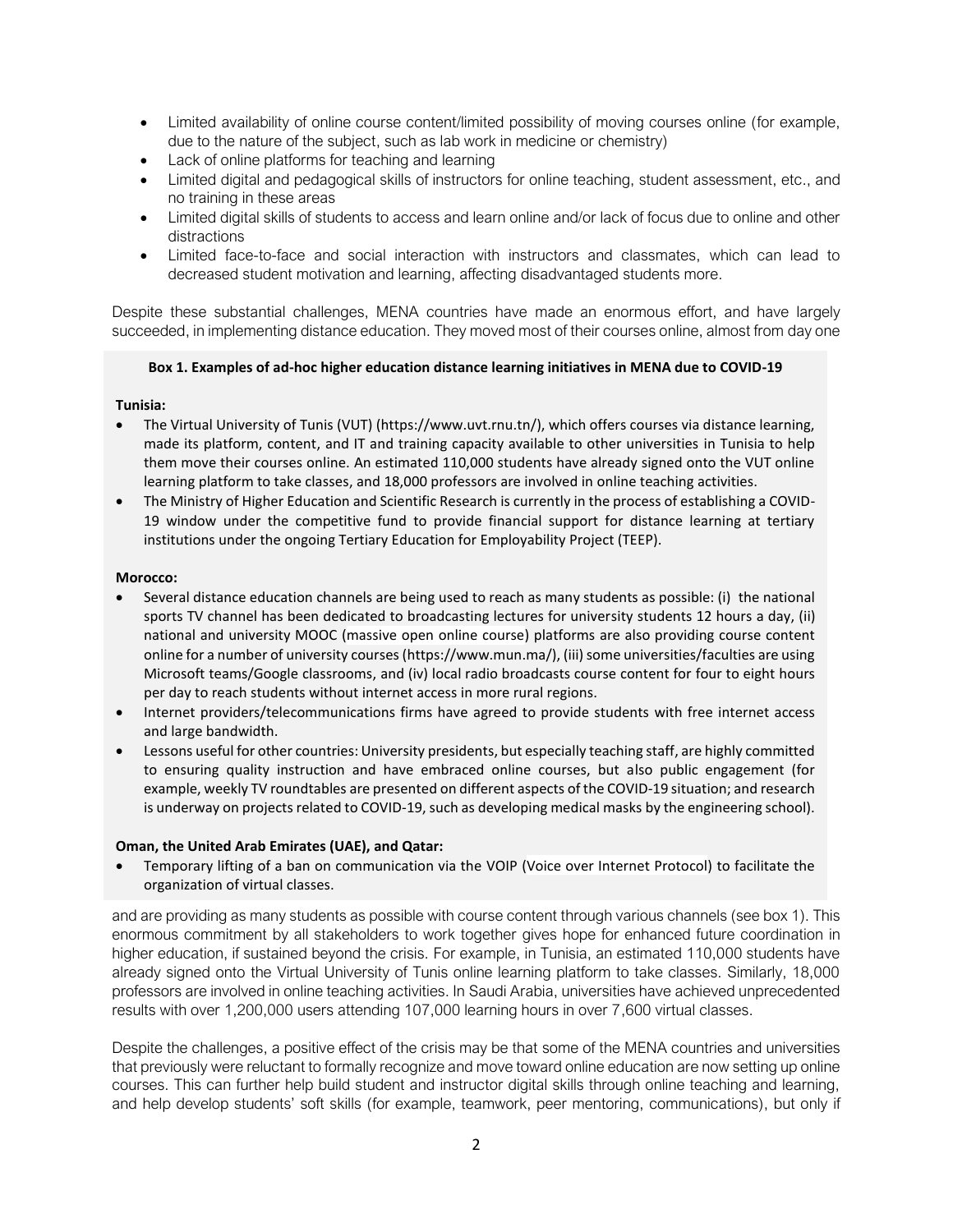suitable pedagogical approaches are used (otherwise, distance education might actually inhibit development of soft skills). The crisis can also provide an opportunity to build capacity and strengthen system management for universities and higher education institutions.

#### Impact and Mitigation 2: Exams, Admission, Graduation

Given the fluidity of the current situation, not much reliable information is available on how countries are managing end-of-term or end-of-year exams. Many MENA countries are still in the consultation and decisionmaking process. Some countries have cancelled or postponed exams and/or replaced in-class exams with online exams or alternative, project-based assignments. For example, Egypt cancelled midterm university exams, but second-semester exams will still take place, and final exams will be held at the end of May, with a possibility of postponing the exams until September or the end of the year if the crisis continues. With few exceptions, most countries, including Egypt, Morocco, and Saudi Arabia, are subscribing to the principal to "keep the problems of this current academic year in this academic year and not let them impact the following academic year." Prospective tertiary education students preparing for entry or admission to universities in fall 2020 may also be impacted due to postponement of secondary school-leaving exams and uncertainty around entrance exams and procedures for higher education institutions. During and after the school and university closures, academic guidance and remedial measures for vulnerable students are particularly important to ensure they are not disadvantaged in the examinations due to less access to online classes and lower performance. In deciding whether to hold the examinations, change the format, postpone, or cancel them, it is critical to ensure that students do not have any disadvantages due to the closures and that there are ample opportunities to retake examinations if they go forward (see box 2).

#### Box 2. Decisions by Egypt and Saudi Arabia on university student assessments and examinations

#### Egypt:

- Project-based student evaluation for the decision to promote students to the next academic year
- Electronic tests/examinations provided the required infrastructure/connectivity are available.

Saudi Arabia: After consultations with university administrators to discuss the mechanisms for university final examinations in light of the current situation, the Minister of Education decided that:

- Students would have the option to withdraw from one course, several courses, or the whole semester until April 23, 2020, with the withdrawal not reflected in their records.
- Final exams to be held on time (April 26), and not before that date, noting that some universities may choose to hold them in the evening out of consideration for individuals who fast during Ramadan.
- Universities and colleges to increase student grades for their semester work to 80%, with a 20% weight given for the final assessment.
- Deans of admission to coordinate with IT to review student information systems and ensure that the analysis of students' cumulative average from previous semesters is used in a way that boosts students' GPA, such as changing final grade to a pass/fail system.
- In case of technical difficulty, students could be given the option to choose between the approved grading system or the pass/fail system before they take the final exam.
- Universities should hold final exams remotely for advanced enrolment programs one week or so before the predetermined test dates.
- Students who are not able to take the online test on time can be given an "incomplete" grade, with the option to take an alternative test at a later date.
- Judgement may be exercised to postpone the comprehensive exam for doctoral students.

#### Issues and Potential Solutions

• Equity: More vulnerable students, such as those from low-income backgrounds or with disabilities, may not only have limited access to online courses, due to the lack of hardware, internet connection, or digital skills, but might also need to provide support to their families. The large-scale disruptions due to the shutdown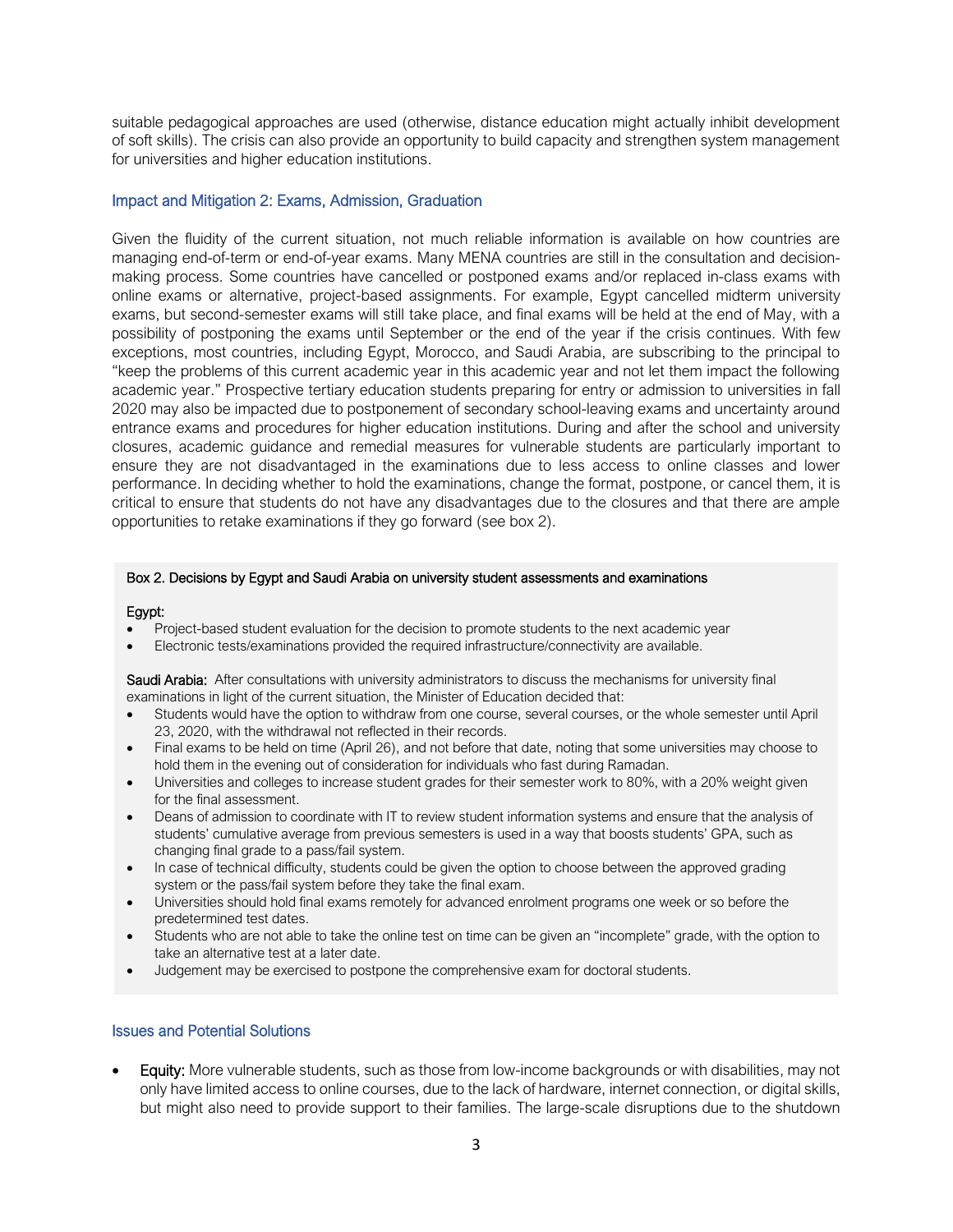may impede student learning and examination performance, and increase student repetition and dropout, as some students, especially those from lower-income backgrounds, might not be able to go back to their studies due to economic or family pressures or lower academic performance due to missing out on classes. For example, in Lebanon, university dropout rates are highest among children and youth who come from the poorest families in Lebanon. This indicates the need for remedial instruction and (additional) financial assistance to vulnerable students (this could be part of existing grant/scholarship/loan or other social transfer programs), though government financial resources will be limited going forward.

- Staffing: In the short term, nonpermanent teaching and research staff on precarious contracts are the most vulnerable and may be terminated during the crisis. Some private universities also seemed to have suspended staff salary payments due to financial constraints. In the longer term, government budget cuts due to the economic shutdown and resulting revenue shortfalls may reduce public funding for higher education. This may lead to staff cuts at public universities. Private universities, as well, may cut their staff due to loss of tuition revenue. Another factor that needs to be considered is that university administrative staff may need extra time to support reorganization of university operations during the closures and once on-campus operations resume.
- Internationalization: There will be a substantial drop in mobility. The number of regional students, lecturers, and researchers going abroad, as well as international students, lecturers, and researchers moving to the region, will be severely reduced due to travel restrictions (which are likely to continue at least until the end of the calendar year or longer), health and safety concerns, and financial hardships as a consequence of the economic shutdown and oil price shock. Therefore, it is particularly important to ensure "internationalization at home" opportunities, such as foreign language learning, virtual research or learning partnerships with foreign students, or other such opportunities.

# • Financing:

*Student aid:* Some universities and governments have provided financial assistance for students to return to their families and for their nationals studying abroad to return home. In the medium to long term, a greater number of students may need financial support in the form of student loans and grants to continue or begin their studies due to the expected recession.

*Institutional financing:* Many students and their families are already feeling the economic impact of the shutdown and may currently or in the near future be unable to pay their tuition fees at private universities (or at public universities with tuition fees). For example, over 1,000 students at the private American University in Beirut, Lebanon, petitioned to reduce tuition fees for the spring term due to the financial crisis and the alleged "inefficiency and lower quality of education of online learning with respect to the normal learning process."<sup>6</sup> There are anecdotes about private universities with limited financial resources shutting down due to the loss of tuition revenue.

- Recognition of online course attendance: One key emerging issue is the credit recognition of student online course participation, such as on Edx and Coursera, as not all universities or programs have been able to move their content online so quickly. If universities can give students credit for the currently free university courses offered by Edx and Coursera, this could save substantial resources and ensure continuity of recognized learning.
- Governance/management: Given the multitude of agencies and actors in higher education, which include ministries, councils of higher education, quality assurance agencies, and the universities themselves, with not always clear responsibilities and sometimes overlapping mandates, many countries (such as Egypt) have been struggling with a coordinated response and clear, consistent communication with university administrations, students, teaching, research, and administrative staff, more so than in basic education.

<sup>&</sup>lt;sup>6</sup> [https://www.al-fanarmedia.org/2020/04/learning-remotely-as-the-only-resort-how-is-lebanon-doing/.](https://www.al-fanarmedia.org/2020/04/learning-remotely-as-the-only-resort-how-is-lebanon-doing/)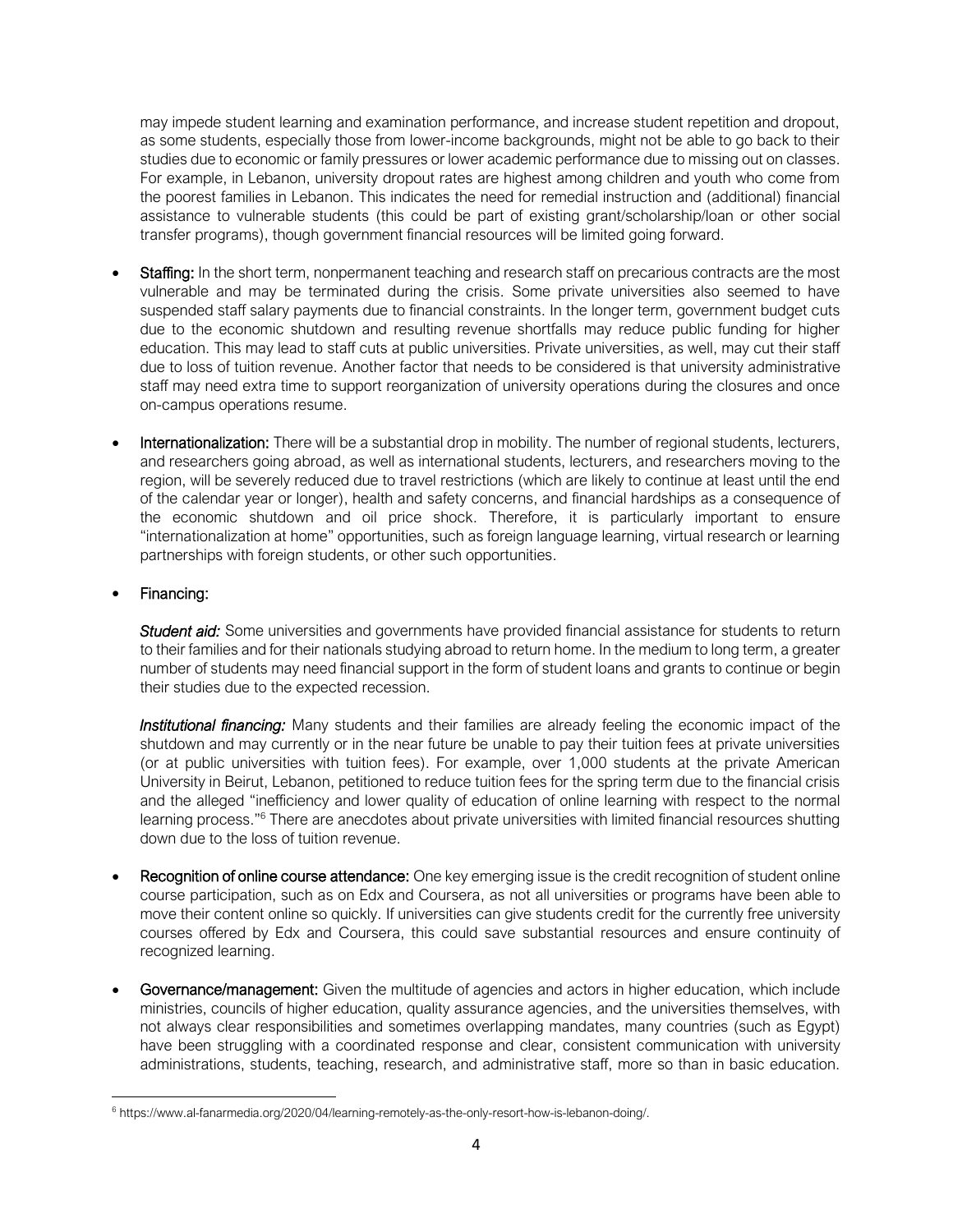The crisis highlights these long-standing overall government challenges of sometimes overlapping responsibilities and mandates and partially implemented autonomy reforms.

# Outlook and Recommendations

# Medium- to long-term impact of the COVID-19 pandemic on higher education in MENA

## *Decreases, increases, and shifts in enrolment in the next academic year*

It is not clear how the COVID-19-related closures of schools and universities will affect enrolment, especially in the next academic year, as factors that would result in a decline in enrolment could counterbalance other factors that could boost enrolment.

### *Factors that might lead to a decrease in enrolment include:*

- Fewer secondary education graduates may be entering universities due to higher failure rates, since secondary students missed out on class time in preparation for exams.
- Dropout of currently enrolled university students may rise due to failure on end-of-year exams and/or socioeconomic hardships, for example, unavailability of student commercial loans,<sup>7</sup> lack of other financial resources to pay for tuition fees and/or costs of living, or the need to work to help support their family.

## *Factors that might contribute to an increase in enrolment include:*

- MENA students currently studying abroad or outside MENA may return to local or regional universities, as some households will no longer be able to afford the higher cost of studying abroad.
- Unemployment is expected to rise as a result of the economic shutdown, which could lead to an increase in enrolment at local universities and a withdrawal of current employees from the labor market or the non-entry of graduates into the labor market. This trend can be typically observed during economic downturns (such as the 2008 financial crisis in the United States). The opportunity cost of higher education has declined during the crisis as a result of unemployment and a prolonged waiting period for youth in the labor market. More secondary school students may choose to pursue higher education instead of remaining unemployed, and tertiary students about to graduate may pursue advanced degrees.

*Shift in enrolment from private to public universities:*

• Due to financial constraints, students currently enrolled in local private universities may have to transfer to lower-cost or no-fees public universities.

## *Decline in teaching and learning quality:*

• Funding cuts to public university budgets are likely, and private universities will suffer from loss of tuition revenue. In many economies (for example, Lebanon, the West Bank, and Gaza), higher education was already suffering from budget reductions or freezes prior to the pandemic, while at the same time absorbing growing numbers of students. Any additional decreases in funding and staff are likely to impede their functioning and negatively impact the quality of the teaching and learning environment.

## Short-, medium-, and long-term responses

*Short-term response:* Assessing and mitigating the impact of the crisis on higher education service delivery (during closure)

## World Bank response:

 $7$  For example, in Lebanon, banks have stopped making most loans.